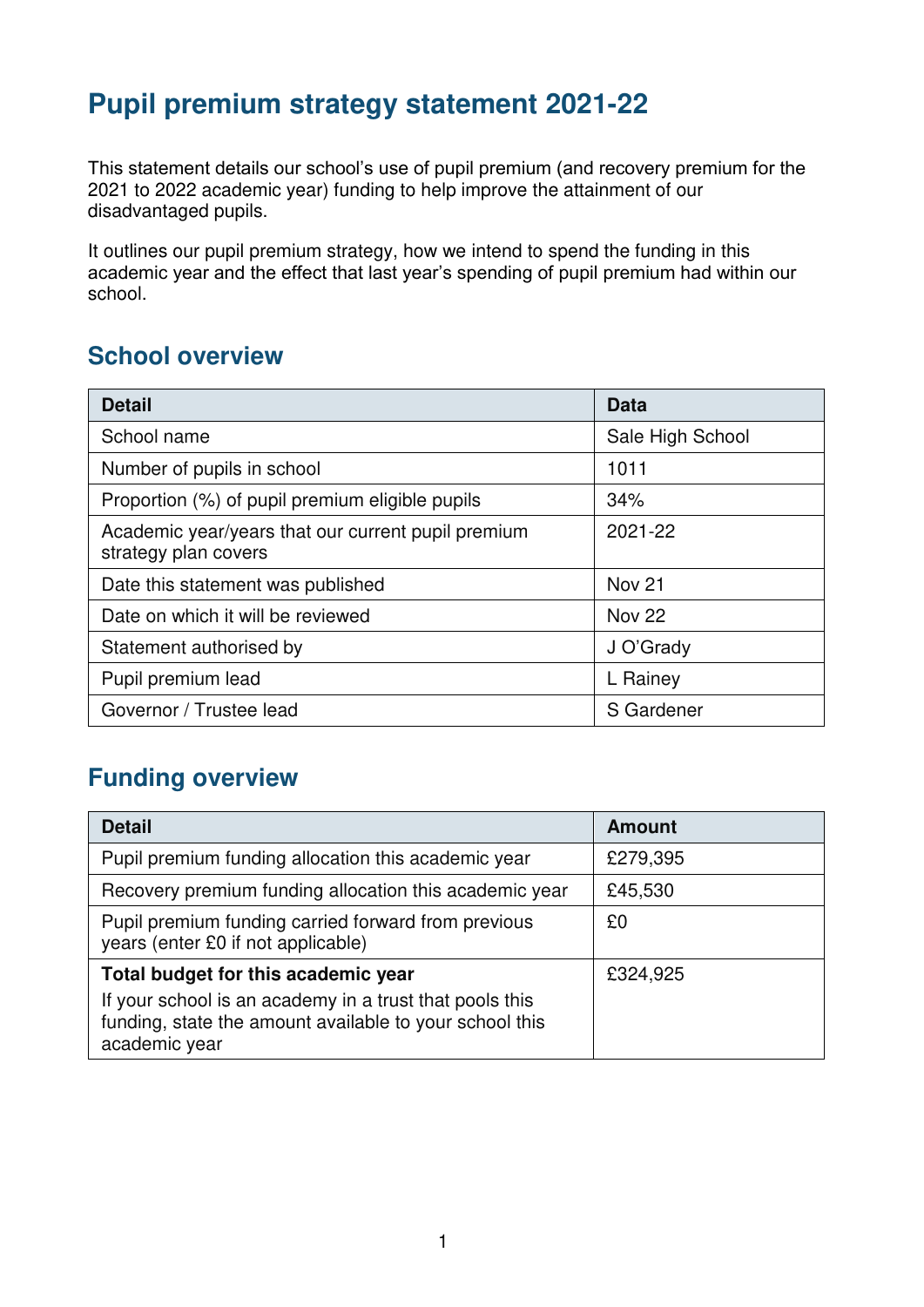# **Outcomes**

| 1. Current attainment 2019 (last published results) |                        |                   |  |
|-----------------------------------------------------|------------------------|-------------------|--|
|                                                     | Pupils eligible for PP | All Pupils at SHS |  |
| % Grade 5 English and Maths                         | 22.7%                  | 36.44%            |  |
| % Grade 4 English and Maths                         | 52.3%                  | 71.2%             |  |
| Progress 8 score average                            | $-0.43$                | $-0.06$           |  |
| Attainment 8 score average                          | 40.8                   | 47.43             |  |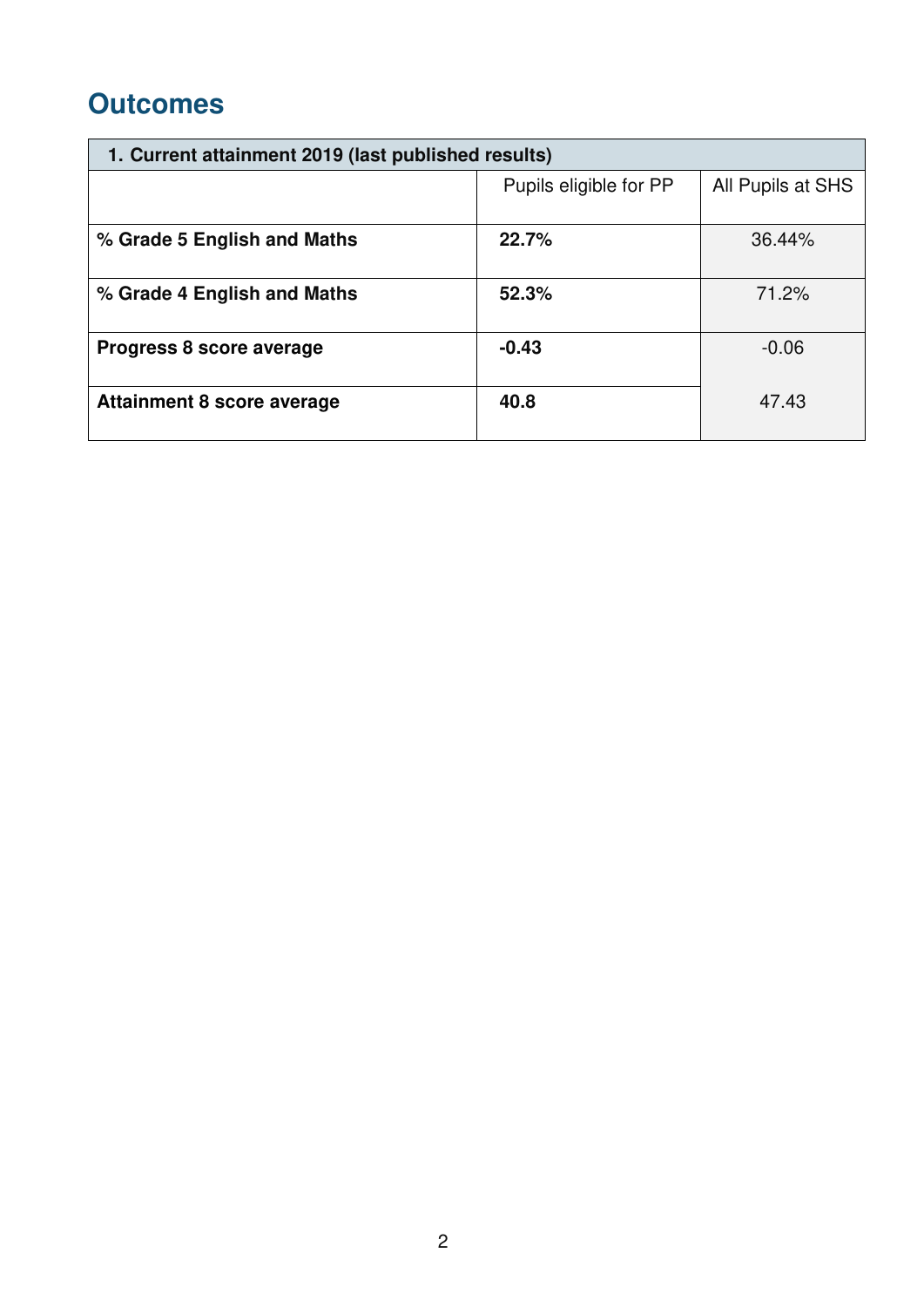# **Part A: Pupil premium strategy plan**

### **Statement of intent**

Sale High has worked incredibly hard at **improving academic outcomes for all**. The school has been involved in much focused work on raising achievement and is pleased by the successes achieved. We recognise that this is still more to do, particularly with our higher-level learners, our most vulnerable and our disadvantaged. National data also shows us that our disadvantaged have also been disproportionately affected by the COVID-19 pandemic

**Moral Purpose:** Our commitment is to educating the **whole individual**. But we know that **examination results** matter hugely to the life chances of young people. We would be guilty of a huge disservice to our community if our expectations for them were less than the highest academic standards. The best thing we can do for our young people is provide them with an education that enables them to take their **place equally in society with peers** from across the whole social spectrum. This has never been so pertinent as now

**Success criteria:** We want our students to aim high and be proud of themselves. Our aim for the next three years is to be at the top 20% of similar schools in terms of progress made by **all key groups** of students in our school

The strategy will raise awareness to identify and address the main barriers that disadvantaged pupils face. The barriers to success include issues with literacy, poorer attendance and higher incidences of poorer behaviour. In addition, we wish to raise aspiration and ambition and ensure students have access to rich experiences which develop their cultural and social capital.

In the context of our school, we ultimately wish to improve attainment and progress in all key areas.

Key principles are to:

- Deliver high quality teaching and learning
- Ensure swift and targeted academic and pastoral interventions
- Encourage, empower and ensure enrichment
- Reduce the impact of external barriers, which result in poorer behaviour and lower attendance
- Provide high quality educational resources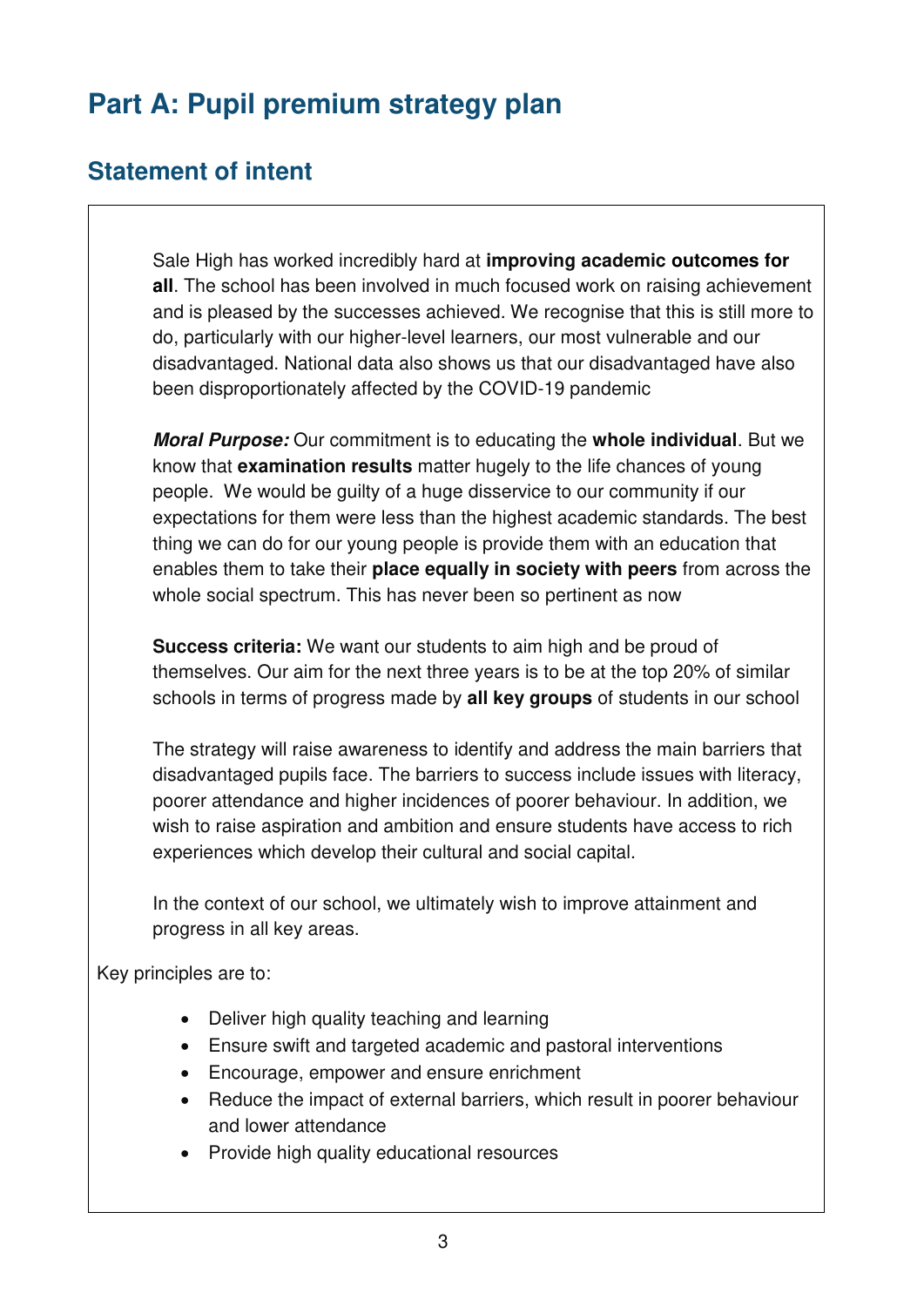## **Challenges**

This details the key challenges to achievement that we have identified among our disadvantaged pupils.

| <b>Challenge</b><br>number | <b>Detail of challenge</b>                                                         |
|----------------------------|------------------------------------------------------------------------------------|
|                            | HLL PP make less progress than non PP peers                                        |
| 2                          | Literacy skills (reading, comprehension) are lower in Year 7 compared<br>to non PP |
| 3                          | Access to technology and educational resources                                     |
|                            | Behaviour for learning to reduce sanctions including FTE                           |
| 5                          | Overall absence shows a PP gap                                                     |

### **Intended outcomes**

This explains the outcomes we are aiming for **by the end of our current strategy plan**, and how we will measure whether they have been achieved.

| <b>Intended outcome</b>                  | <b>Success criteria</b>                                                                                     |
|------------------------------------------|-------------------------------------------------------------------------------------------------------------|
| HLL to make progress in line with non-PP | HLL PP make progress in line with non                                                                       |
| peers nationally.                        | PP peers nationally.                                                                                        |
| Increase the aspirations of PP students  | Revision techniques are embedded<br>throughout the year groups.                                             |
|                                          | Challenge and engagement is embedded<br>throughout the school, seen in lessons                              |
|                                          | Greater % uptake in extra curricular<br>activities including the Leadership<br>Ladder, STEM activities etc  |
|                                          | Learners become more independent,<br>metacognition strategies start to become<br>embedded throughout school |
|                                          | Removal barriers to access good quality<br>homework.                                                        |
|                                          | Applications to sixth form colleges to<br>study A-levels increase                                           |
|                                          | <b>NEET</b> figures reduced                                                                                 |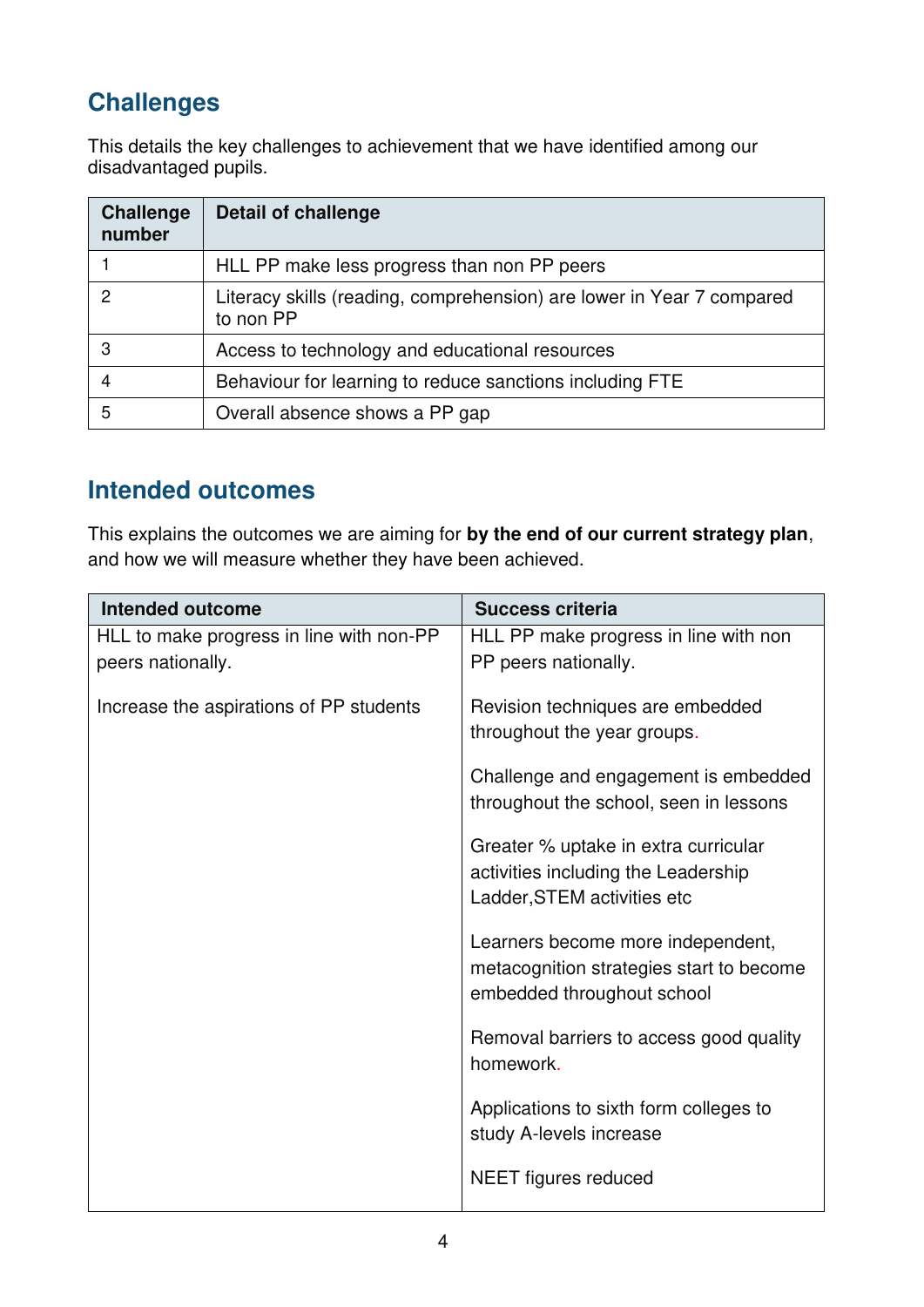|                                                                               | Greater % PP gain higher grades                                                                                     |
|-------------------------------------------------------------------------------|---------------------------------------------------------------------------------------------------------------------|
| High levels of progress in literacy for PP                                    | PP Pupils in Year 7 make more progress                                                                              |
| intervention groups                                                           | by the end of the year than 'other' pupils.                                                                         |
|                                                                               | Students meet expected targets                                                                                      |
|                                                                               | Self- esteem raised through reading club                                                                            |
| Behaviour issues does not prevent<br>academic success                         | Fewer behaviour incidents (behaviour<br>points, C3, IE, and FTE) recorded for<br>these pupils on the school system. |
|                                                                               | FTE in line with national data (2018/19)<br>figures)                                                                |
|                                                                               | Increase support for vulnerable students.                                                                           |
|                                                                               | House points PP are in-line with non PP                                                                             |
|                                                                               | Increase in the participation in house<br>events, school ethos                                                      |
| Increased attendance rates for pupils<br>eligible for PP.                     | Reduce the number of persistent<br>absentees (PA) among pupils eligible for<br>PP to 10% or below.                  |
|                                                                               | Overall attendance among pupils eligible<br>for PP improves 95% in line with 'other'<br>pupils.                     |
|                                                                               | Increase the number of students eligible<br>for rewards with over 96% attendance                                    |
| Access to technology and educational<br>resources powers learning and adds to | Ensure results are in line with the<br>previous 3 year trend.                                                       |
| academic success                                                              | Improve online learning offer.                                                                                      |
|                                                                               | Ensure all students have the necessary<br>resources to succeed                                                      |
|                                                                               | Amend curriculum plans and orders of<br>work to facilitate learning missed                                          |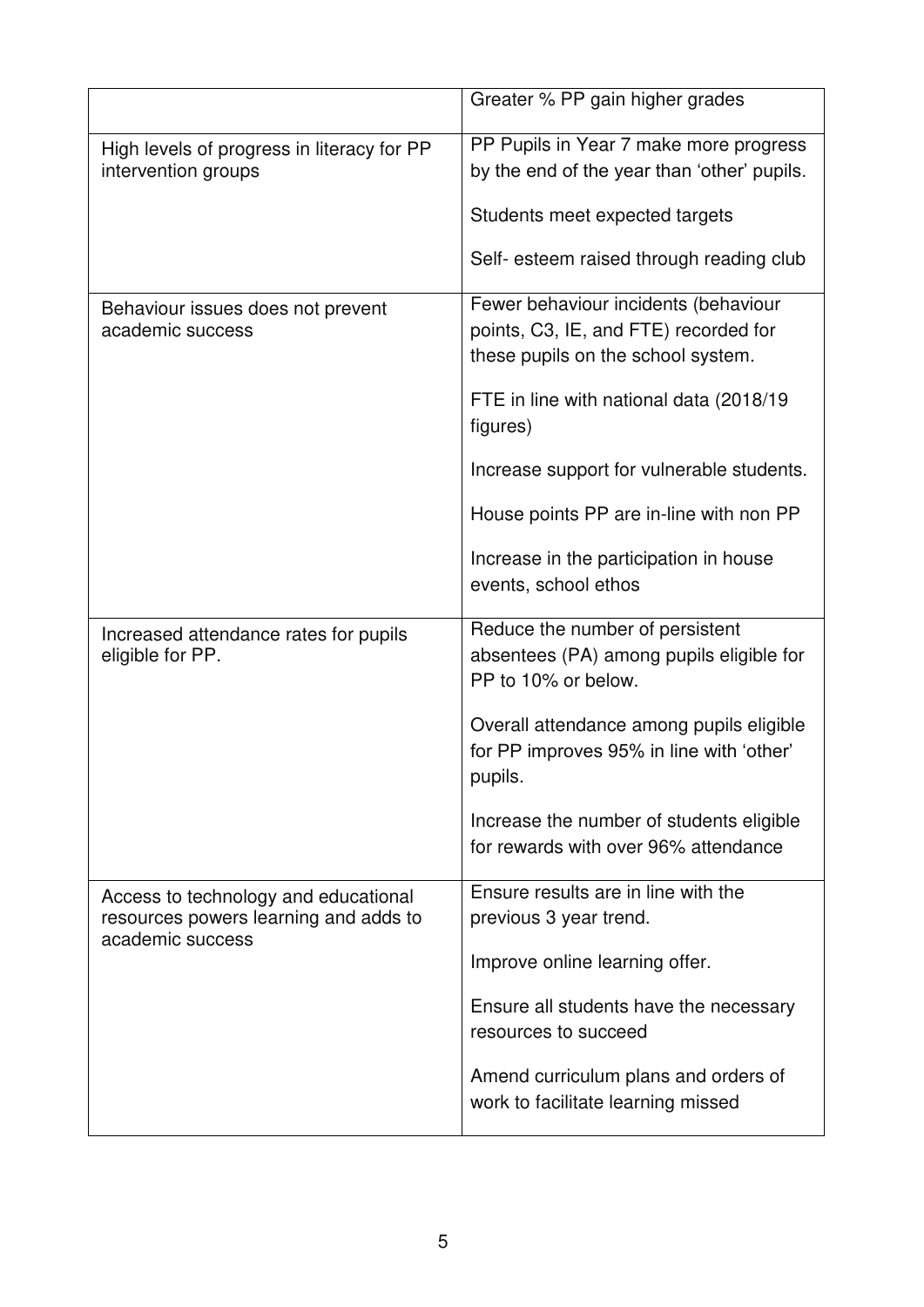# **Activity in this academic year**

This details how we intend to spend our pupil premium (and recovery premium funding) **this academic year** to address the challenges listed above.

### **Teaching (for example, CPD, recruitment and retention)**

Budgeted cost: £ 148,637

| <b>Activity</b>                                                                                                                                                                                                                                                                                                                                                                       | <b>Evidence that supports this</b><br>approach<br>(EEF unless otherwise stated)                                                                                                                           | <b>Challenge</b><br>number(s)<br>addressed |
|---------------------------------------------------------------------------------------------------------------------------------------------------------------------------------------------------------------------------------------------------------------------------------------------------------------------------------------------------------------------------------------|-----------------------------------------------------------------------------------------------------------------------------------------------------------------------------------------------------------|--------------------------------------------|
| <b>Tracking and identification</b><br>SISRA/internal data files/introduction of<br><b>SIMs</b><br>Identification of most vulnerable<br>students, increasing staff awareness of<br>pupils/needs<br><b>RAP</b> meetings                                                                                                                                                                 | Greater proportions of students<br>meeting termly expectations,<br>improving P8 outcomes in Y11.                                                                                                          | $1 - 5$                                    |
| <b>CPD</b><br>Training includes PP preview, TIF<br>(target HLL), feedback, KO and retrieval<br>practice, behaviour overview                                                                                                                                                                                                                                                           | Feedback has a very high impact<br>and low cost 6mth                                                                                                                                                      | 1,4                                        |
| <b>Threshold/NPQH Projects/TLR focus</b><br>Strategies and projects have a PP<br>focus- where PP students are over<br>represented<br>TL hub to research and embed<br>strategies                                                                                                                                                                                                       | Feedback has a very high impact<br>and low cost +6mth<br>Collaborative learning +5months                                                                                                                  | $1 - 5$                                    |
| <b>Department Pupil Premium bids</b><br>develop teaching and learning pedagogy<br>to ensure quality first teaching provision<br>and the distance learning package E.g.<br>revision guides, packs, rewards,<br>incentives, resources for technology,<br>staffing for PP virtual visits to HE<br>institutions (such as those organised for<br>Sale Scholars) all of which have a direct | Collaborative learning +5months<br>Mastery learning and revision<br>strategies $+5$ months<br>Sutton Trust 'the choices that<br>schools make in allocating money<br>will be vital so that the funding can | $1 - 5$                                    |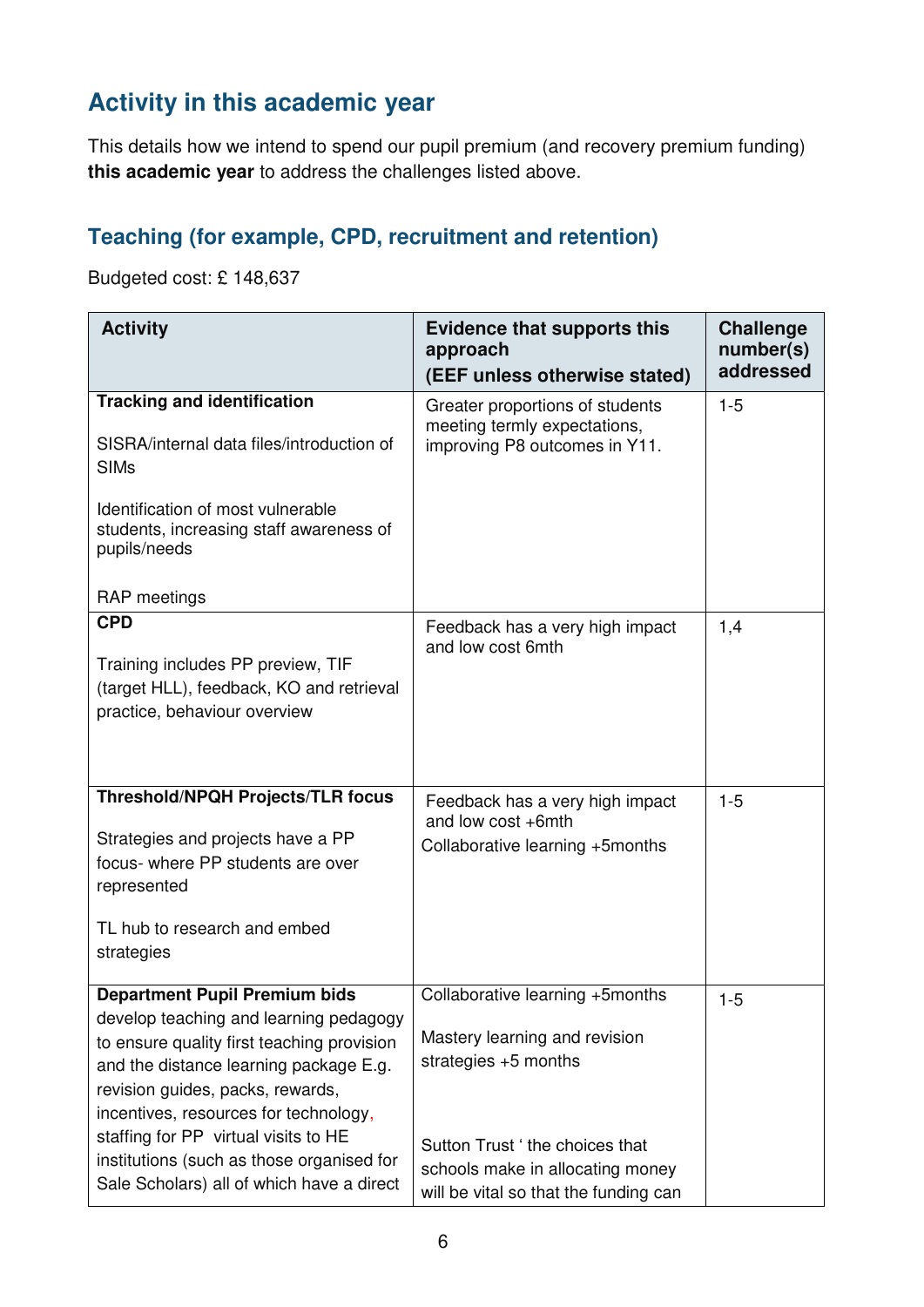| impact on attainment. Resources<br>specific for courses (ingredients, tuning                                                                                                                                                                                                                                                                                               | help raise pupils' attainment and<br>aspirations'                                                |         |
|----------------------------------------------------------------------------------------------------------------------------------------------------------------------------------------------------------------------------------------------------------------------------------------------------------------------------------------------------------------------------|--------------------------------------------------------------------------------------------------|---------|
| instruments, PE courses etc.) purchased                                                                                                                                                                                                                                                                                                                                    |                                                                                                  |         |
|                                                                                                                                                                                                                                                                                                                                                                            | Provide skills to become<br>independent learners                                                 |         |
| Refocus on quality first teaching<br>techniques. This will include the<br>need to improve the quality of<br>differentiation within lessons.<br><b>Experienced UPS staff delivery</b><br>Seating plans<br>Questioning<br>Modelling (WAGOLL)<br>Use of visulaiser<br>Self/peer assessment<br>Feedback/QLA<br>Collaborative learning approaches<br>Aspire to support in class | Collaborative learning approaches<br>High impact for low cost $+$ 5mths                          | $1 - 3$ |
| <b>Quality homework and improved</b><br>communication                                                                                                                                                                                                                                                                                                                      | Homework +5 months (Sutton                                                                       | 1,2,3   |
|                                                                                                                                                                                                                                                                                                                                                                            | Trust)                                                                                           |         |
| Satchel one provides homework and<br>access to home learning                                                                                                                                                                                                                                                                                                               | Sutton Trust ' the choices that<br>schools make in allocating                                    |         |
| Provision of lap tops, library opening<br>times, homework club                                                                                                                                                                                                                                                                                                             | money will be vital so that the<br>funding can help raise pupils'<br>attainment and aspirations' |         |
|                                                                                                                                                                                                                                                                                                                                                                            | Homework will improve<br>independent learning and ensure<br>better outcomes                      |         |
|                                                                                                                                                                                                                                                                                                                                                                            |                                                                                                  |         |
| <b>Revision techniques</b>                                                                                                                                                                                                                                                                                                                                                 | Feedback +8 months (Sutton<br>Trust)                                                             | 1,2,3   |
| Outside company Elevate seminars                                                                                                                                                                                                                                                                                                                                           |                                                                                                  |         |
| Revision techniques continue<br>embedded in schemes of Learning                                                                                                                                                                                                                                                                                                            | Extending school day +3mths                                                                      |         |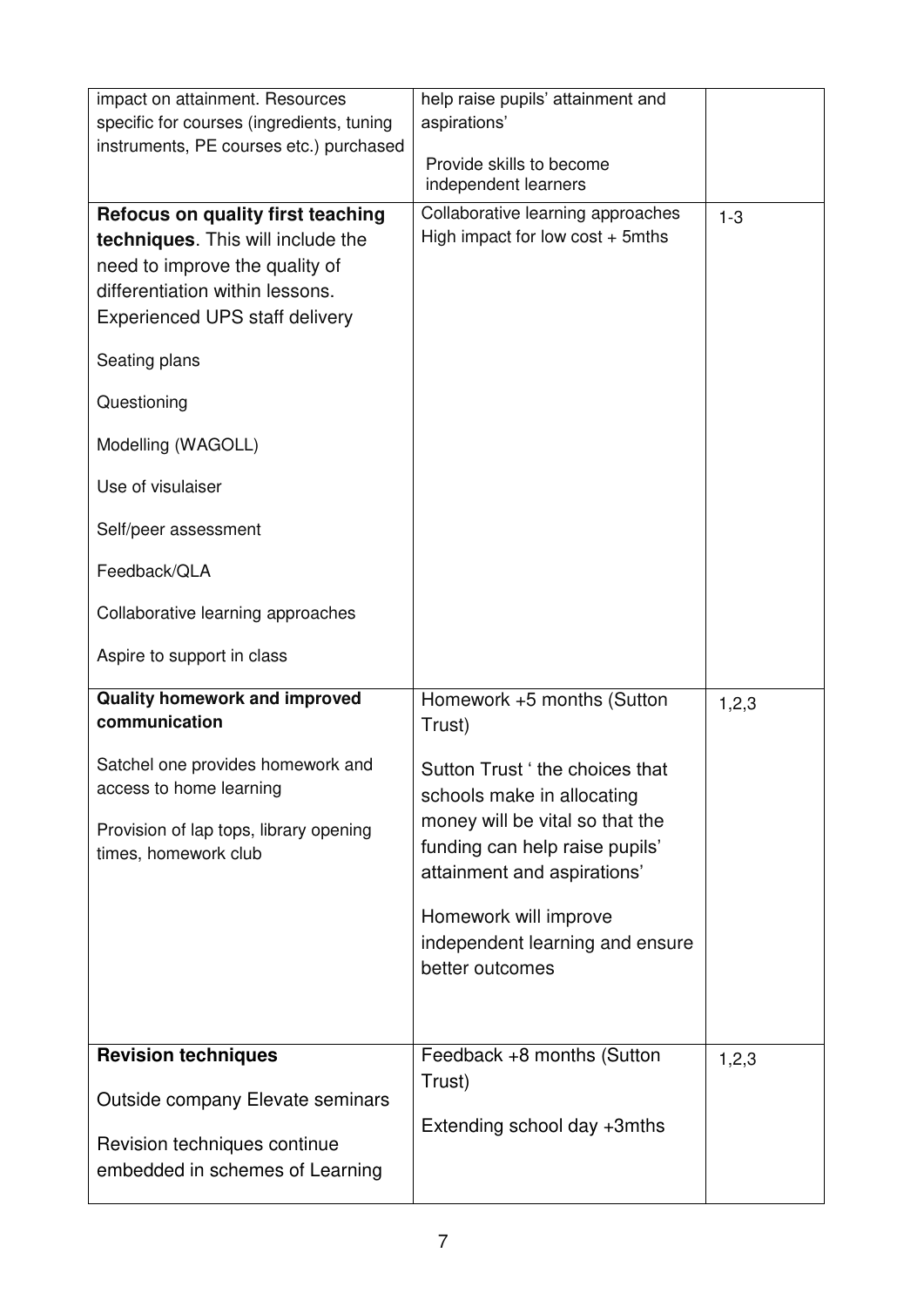| Revision programme shared with<br>parents, students and form tutors<br>Improving response to feedback.<br>Period 6 provision<br>PP Intervention during forms time                                                                                                                                                                                                                                                    |                                                                                                                                                                                                                                                                                                                                                                                                                                                                                                                                               |                |
|----------------------------------------------------------------------------------------------------------------------------------------------------------------------------------------------------------------------------------------------------------------------------------------------------------------------------------------------------------------------------------------------------------------------|-----------------------------------------------------------------------------------------------------------------------------------------------------------------------------------------------------------------------------------------------------------------------------------------------------------------------------------------------------------------------------------------------------------------------------------------------------------------------------------------------------------------------------------------------|----------------|
| Knowledge organisers produced and<br>embedded                                                                                                                                                                                                                                                                                                                                                                        |                                                                                                                                                                                                                                                                                                                                                                                                                                                                                                                                               |                |
| <b>TIF/Metacognition</b><br>Continue to embed 'Take It Further'/<br>metacognition strategies and training<br>(TL strategy for challenge)<br>Introduce SPEAK for quality first<br>teaching-stickers in books)<br>Metacognition strategies embedded<br>Involve staff CPD                                                                                                                                               | All will be challenged to improve<br>engagement and aspirations<br>Metacognitive strategies+8 months<br>(Suttons Trust)<br>In lessons, the work is not always<br>sufficiently challenging.' (Ofsted<br>2015)                                                                                                                                                                                                                                                                                                                                  | 1,2            |
| Whole school literacy TL strategies<br>TL strategies embedded ('Speak like<br>a', key word tests to increase<br>vocabulary, whole school spelling tests,<br>reading during form<br>(see further detail through literacy<br>document)<br>Literacy coordinator (TLR position)<br>Launch literacy strategy and training<br>strands:<br>disciplinary vocabulary,<br>reading,<br>disciplinary literacy<br>structured talk | There is a vocabulary deficit of pupils<br>from welfare families compared to<br>pupils from professional families<br>Some students' written work shows<br>weakness in their literacy skills,<br>including the correct use of English<br>grammar. Sometimes, a few<br>students are not helped to express<br>Oral language intervention very high<br>impact 6mth<br>their spoken ideas in detail or clarity'<br>(Ofsted 2015)<br>literacy skills are not fully<br>developed, especially in their work<br>across the curriculum.(Ofsted,<br>2019 | $\overline{2}$ |
| <b>Digital strategy</b>                                                                                                                                                                                                                                                                                                                                                                                              | This is because disadvantaged<br>pupils tend to have less access to                                                                                                                                                                                                                                                                                                                                                                                                                                                                           | $1 - 4$        |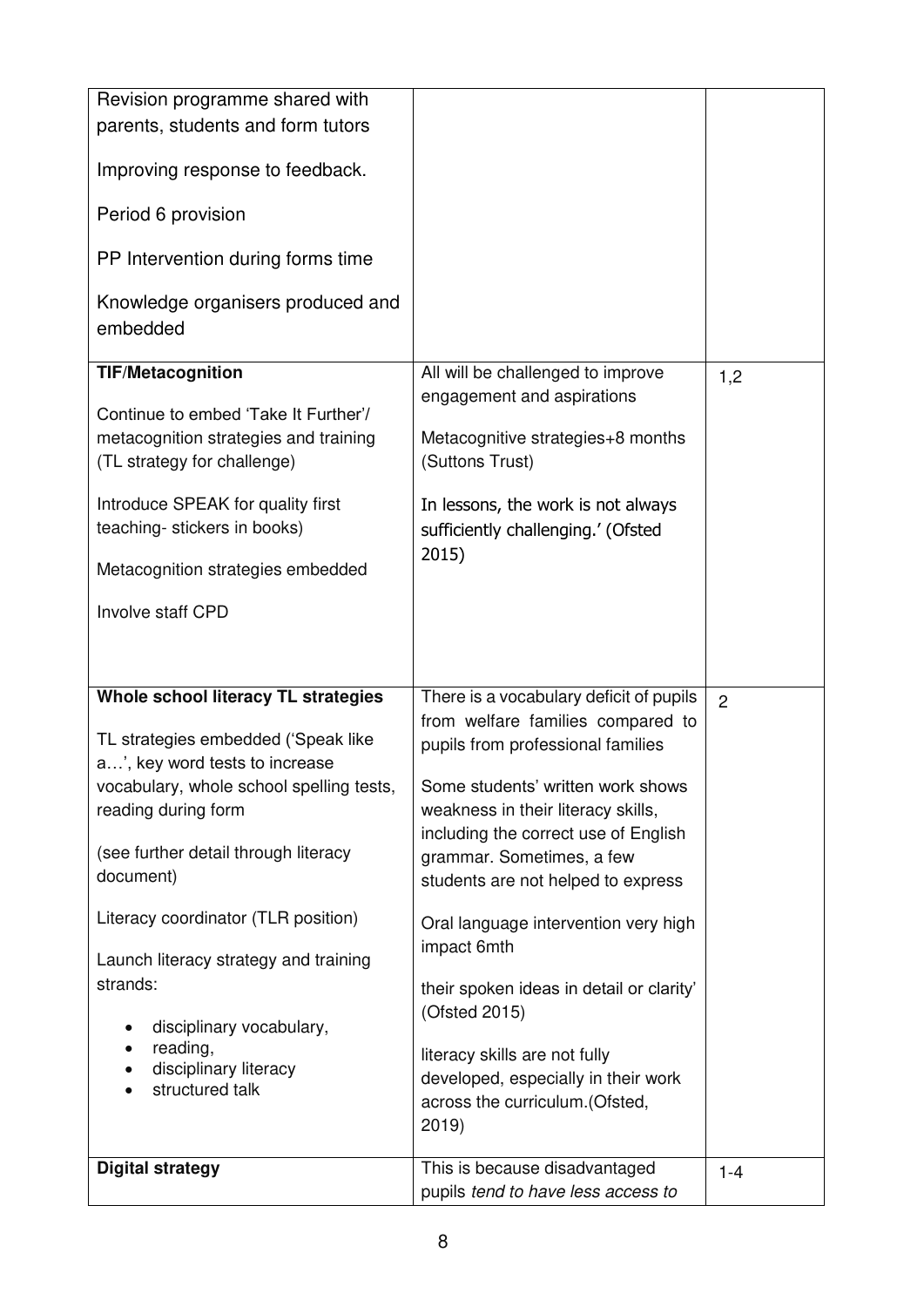| Improved IT provision across TL         | technology, spend less time       |  |
|-----------------------------------------|-----------------------------------|--|
|                                         | learning and have reduced support |  |
| Access to laptops, tablets in classroom | from parents/carers compared with |  |
| and at home                             | their peers.                      |  |
|                                         |                                   |  |

#### **Targeted academic support (for example, tutoring, one-to-one support structured interventions)**

Budgeted cost: £82,749

| <b>Activity</b>                                                                                                                                          | <b>Evidence that supports this</b><br>approach<br>(EEF unless otherwise stated)                                                                                                                                                                             | <b>Challenge</b><br>number(s)<br>addressed |
|----------------------------------------------------------------------------------------------------------------------------------------------------------|-------------------------------------------------------------------------------------------------------------------------------------------------------------------------------------------------------------------------------------------------------------|--------------------------------------------|
| <b>Mentoring</b><br>Teacher around the child meetings for<br>all Venn diagram students in yr 11 and<br>10<br>Staff time to allocate for mentoring        | All will be challenged to improve<br>engagement and aspirations<br>Experiences shared across subjects<br>parents informed of strategies being<br>tired. Pupils tracked in lessons and<br>given 1-1 small grp support in form<br>and period 6<br>Impact 2mth | All                                        |
| <b>Accelerated Reader</b><br><b>CPD</b><br>KS3 Reading scheme.<br>Development of KS3 scheme of<br>learning<br>Use of librarian                           | Components of language identified<br>as an area of weakness from<br>moderation and KS2 SATs<br>Accelerated Reader was shown to<br>have a positive impact in an<br>independent evaluation.                                                                   | $\overline{2}$                             |
| <b>Literacy Intervention</b><br>Deployment of Intervention leaders for<br>tutorials/class support<br>Lexia<br>Readers club (IL based)<br>Reading lessons | PP progress in reading age is in line<br>with non PP peers as a result of the<br>structured reading routines<br>Components of language identified<br>as an area of weakness from<br>moderation and KS2 SATs and<br>embedded in S.O.L                        | 2,3                                        |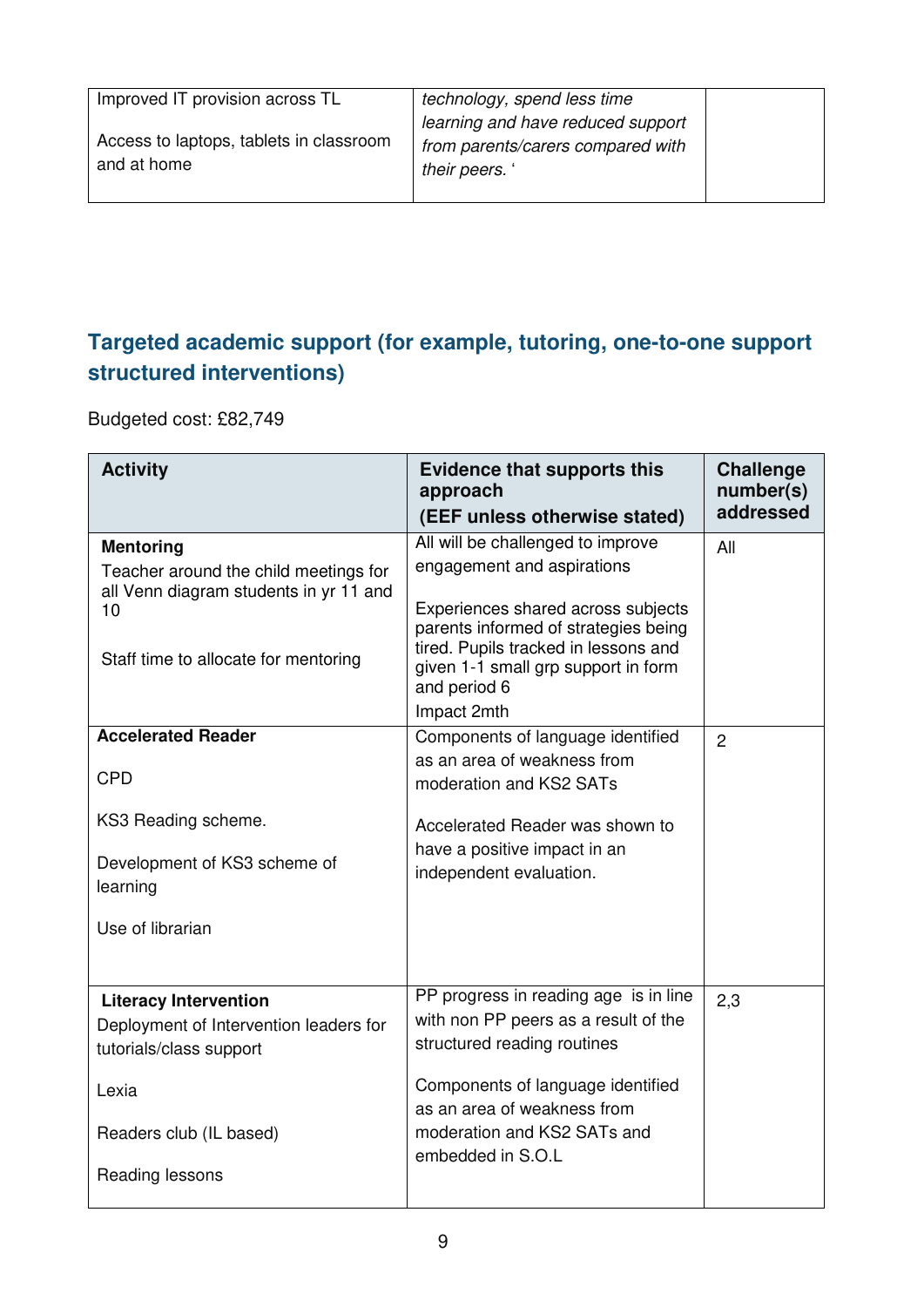| Aspire<br>CATs and RA identification.                                                                                                                                  | Some students' written work shows<br>weakness in their literacy skills,<br>including in the correct use of<br>English grammar. Sometimes, a few<br>students are not helped to express<br>their spoken ideas in detail or clarity'<br>(Ofsted 2015)<br>Deployment of ILs/LSAs: +4 months<br>(Suttons Trust) |       |
|------------------------------------------------------------------------------------------------------------------------------------------------------------------------|------------------------------------------------------------------------------------------------------------------------------------------------------------------------------------------------------------------------------------------------------------------------------------------------------------|-------|
|                                                                                                                                                                        | 1-1 tuition 5mths<br>small group tuition 4mth                                                                                                                                                                                                                                                              |       |
|                                                                                                                                                                        | Improving phonics 5mths                                                                                                                                                                                                                                                                                    |       |
| Year 11 support (colleges/work<br>placements)<br>Connexions delivering further education<br>advice and support in applications<br>Prioritise PP for work place visits. | Aspirations and appropriate college<br>courses                                                                                                                                                                                                                                                             | 1, 3  |
| <b>Maths tutorials</b>                                                                                                                                                 | small group tuition 4mth                                                                                                                                                                                                                                                                                   | 1,4,5 |
| IL employed as tutor<br>CPG guides                                                                                                                                     |                                                                                                                                                                                                                                                                                                            |       |
| TT rock stars                                                                                                                                                          |                                                                                                                                                                                                                                                                                                            |       |
| Maths watch                                                                                                                                                            |                                                                                                                                                                                                                                                                                                            |       |
| Maths ninja                                                                                                                                                            |                                                                                                                                                                                                                                                                                                            |       |

### **Wider strategies (for example, related to attendance, behaviour, wellbeing)**

Budgeted cost: £93,621

| <b>Activity</b>                                                                                      | <b>Evidence that supports this</b><br>approach                                                                                                                                  | <b>Challenge</b><br>number(s)<br>addressed |
|------------------------------------------------------------------------------------------------------|---------------------------------------------------------------------------------------------------------------------------------------------------------------------------------|--------------------------------------------|
| Safeguarding and wellbeing<br>CPOM to monitor behaviour and<br>intervene at the earliest opportunity | 'Interventions which target social<br>and emotional learning (SEL) seek<br>to improve attainment by improving<br>the social and emotional<br>dimensions of learning, as opposed | 4,5                                        |
| Educare<br>Key students identified and monitored                                                     | to focusing directly on the<br>academic or cognitive elements of<br>the learning' (EEF Toolkit)                                                                                 |                                            |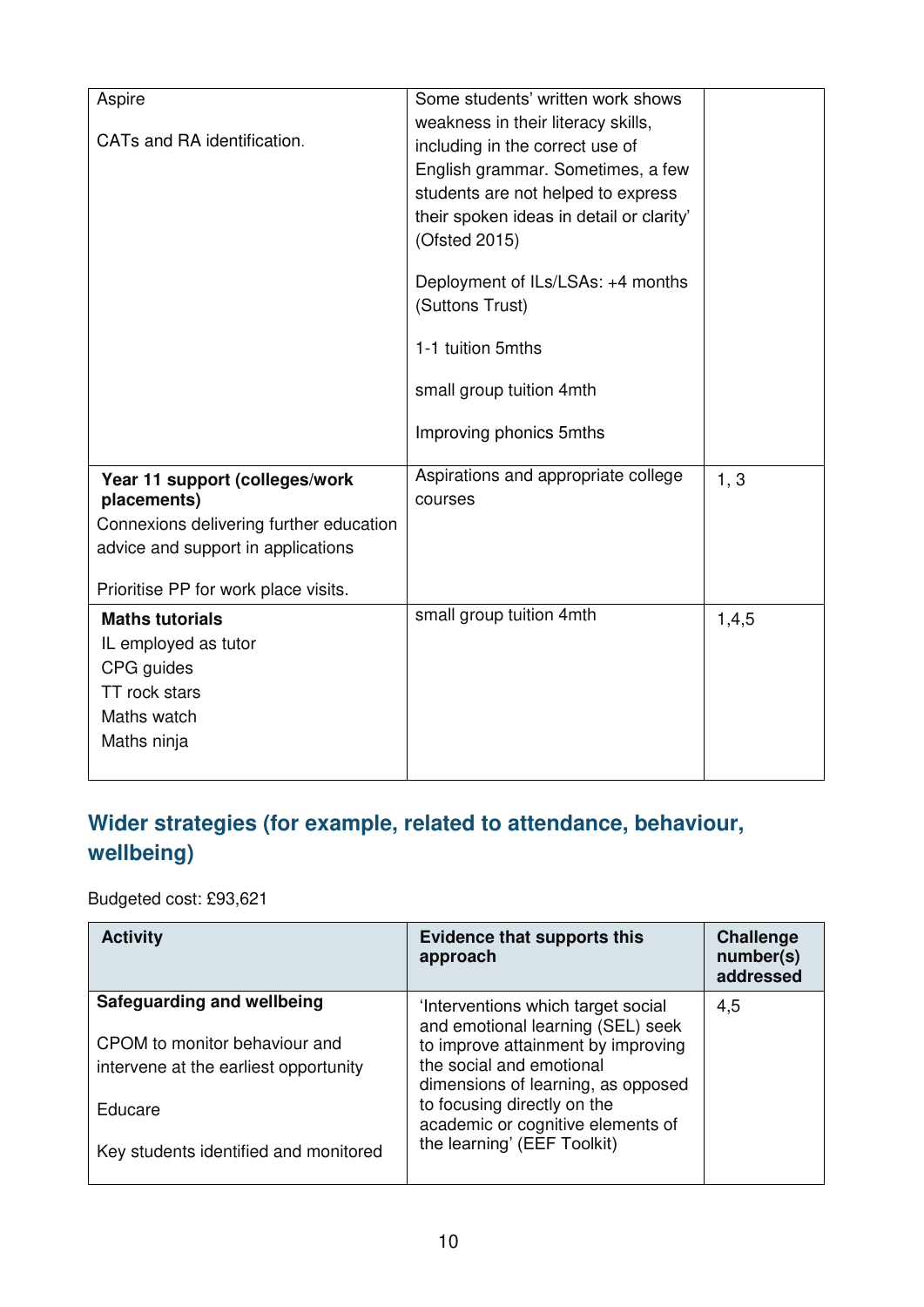| Counsellor                                                                                                                                                                                                                                                                                                     | Safeguarding is a strength. All staff<br>and governors are trained each<br>year. (Ofsted, 2019)                                                                                                                                                                                                                                                                                                                                                                                                                                                                                                                                                                                                                                                                                                                                                                   |     |
|----------------------------------------------------------------------------------------------------------------------------------------------------------------------------------------------------------------------------------------------------------------------------------------------------------------|-------------------------------------------------------------------------------------------------------------------------------------------------------------------------------------------------------------------------------------------------------------------------------------------------------------------------------------------------------------------------------------------------------------------------------------------------------------------------------------------------------------------------------------------------------------------------------------------------------------------------------------------------------------------------------------------------------------------------------------------------------------------------------------------------------------------------------------------------------------------|-----|
| <b>Internal exclusion</b><br>Enhance the provision of Internal<br>Exclusion by providing subject specific<br>work and support, embed reflective<br>practice to increase pupil control and<br>confidence and use restorative justice<br>conversations to build and maintain<br>good pupil-teacher relationships | Behaviour interventions +4 months<br>PP pupils are three times more likely<br>to receive two or more fixed period<br>exclusions across the year<br>'It is clear that reducing challenging<br>behaviour in schools can have a<br>direct and lasting effect on pupils'<br>learning' (EEF Toolkit)                                                                                                                                                                                                                                                                                                                                                                                                                                                                                                                                                                   | 4,5 |
| <b>Pastoral System</b><br>Enhance the pastoral system in terms<br>of ownership, accountability, tracking,<br>patterns and analysis<br>Identify need for early intervention<br>Enhance the role of the form tutor<br>Forms moved to year groups                                                                 | Behaviour interventions +4 months<br>'Behaviour interventions seek to<br>improve attainment by reducing<br>challenging behaviour in school '<br>(EEF toolkit<br>PP pupils are three times more likely<br>to receive two or more fixed period<br>exclusions across the year<br>'It is clear that reducing challenging<br>behaviour in schools can have a<br>direct and lasting effect on pupils'<br>learning' (EEF Toolkit)<br>Although<br>most pupils are<br>well<br>behaved, there is a group of pupils<br>who find it difficult to moderate their<br>behaviour. This has led to the<br>proportion of<br>pupils<br>that<br>are<br>temporarily excluded from school<br>being<br>higher than the<br>national<br>average. You have put strategies in<br>place to support these pupils and<br>these temporary exclusions have<br>reduced considerably (Ofsted, 2019) | 4,5 |
| <b>School ethos</b><br>Culture of celebrating success through<br>rewards and whole school events                                                                                                                                                                                                               | Improved aspirations and leadership<br>skills<br>National college research cites<br>effective embedded reward policies                                                                                                                                                                                                                                                                                                                                                                                                                                                                                                                                                                                                                                                                                                                                            | 4,5 |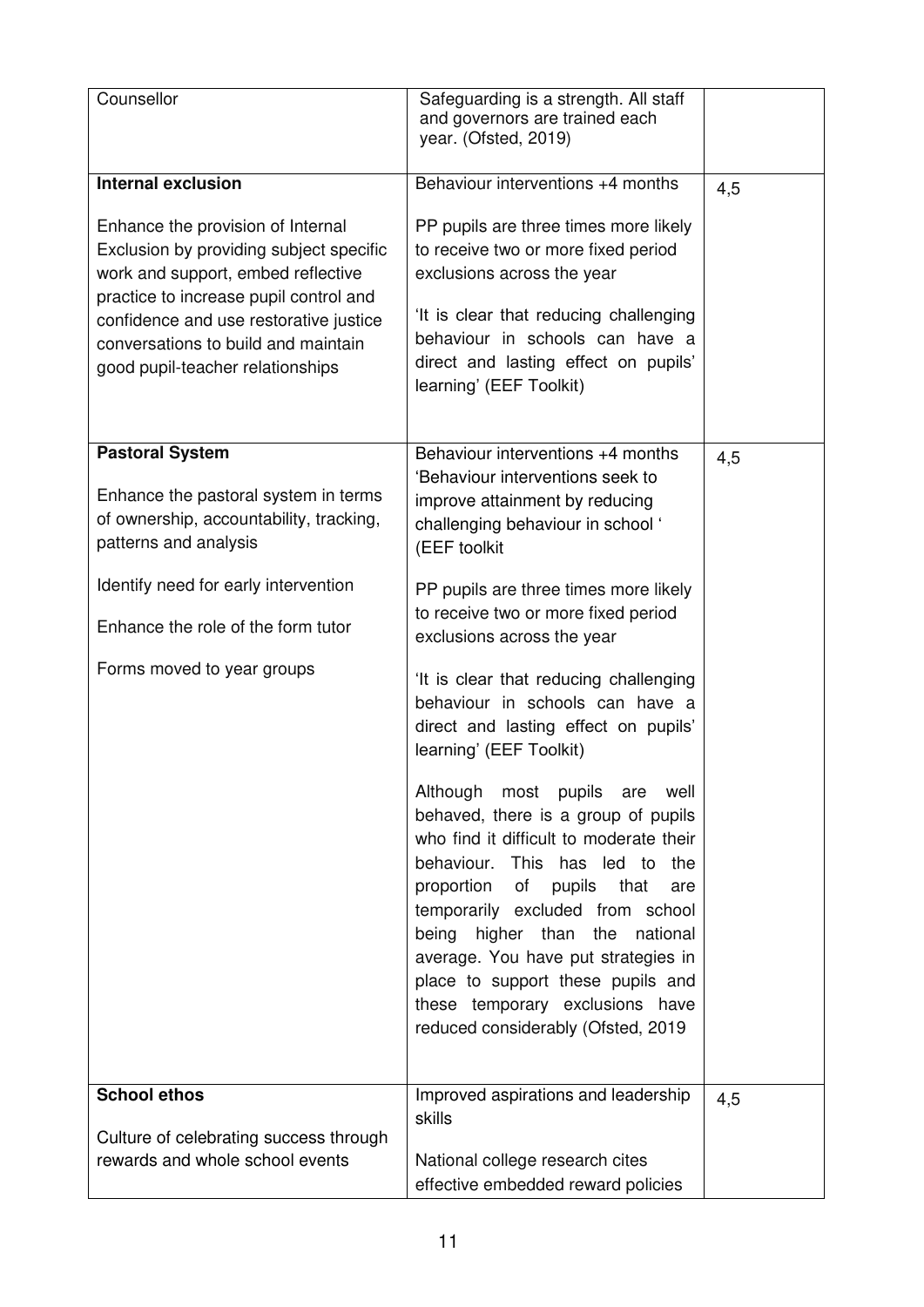| Accountability of form tutors reviewed    | as being a contributory factor to      |     |
|-------------------------------------------|----------------------------------------|-----|
|                                           | improving attainment and               |     |
| Competitions/charity events               |                                        |     |
|                                           | engagement.                            |     |
| JLT/ key ambassadors                      |                                        |     |
|                                           |                                        |     |
| Reward assemblies                         |                                        |     |
|                                           |                                        |     |
| Rewards and ethos TLR holders             |                                        |     |
|                                           |                                        |     |
| Over represent on trips, extra-curricular |                                        |     |
| and enrichment activities                 |                                        |     |
|                                           |                                        |     |
| <b>Behaviour/Attendance support</b>       | At secondary level PP pupils are       | 4,5 |
|                                           | three times more likely than their     |     |
| Continue the resourcing and staffing of   | peers to be classed as 'Persistently   |     |
| key support areas including student       | absent' that is to miss more than one  |     |
| services, attendance officers to ensure   | in five schooldays across the year.    |     |
| that disadvantaged students reach and     |                                        |     |
| exceed the national attendance levels     | <b>Education Endowment</b>             |     |
| along with their non PP peers.            | <b>Foundation: 'The choices that'</b>  |     |
|                                           | schools make in allocating the         |     |
| Involvement with HOY                      | money will be vital so that funding    |     |
|                                           | can help raise pupil's attainment and  |     |
| Aspire facility                           | aspirations'                           |     |
|                                           |                                        |     |
| IE                                        | attendance has been lower than the     |     |
|                                           | national average and the proportion    |     |
| PRU places                                |                                        |     |
|                                           |                                        |     |
|                                           | of pupils that do not regularly attend |     |
| Managed moves                             | school has been high, particularly for |     |
|                                           | disadvantaged pupils a (Ofsted,        |     |
| Step outs                                 | 2019                                   |     |
|                                           |                                        |     |
| Football beyond boarders                  |                                        |     |

### **Total budgeted cost: £** £325,007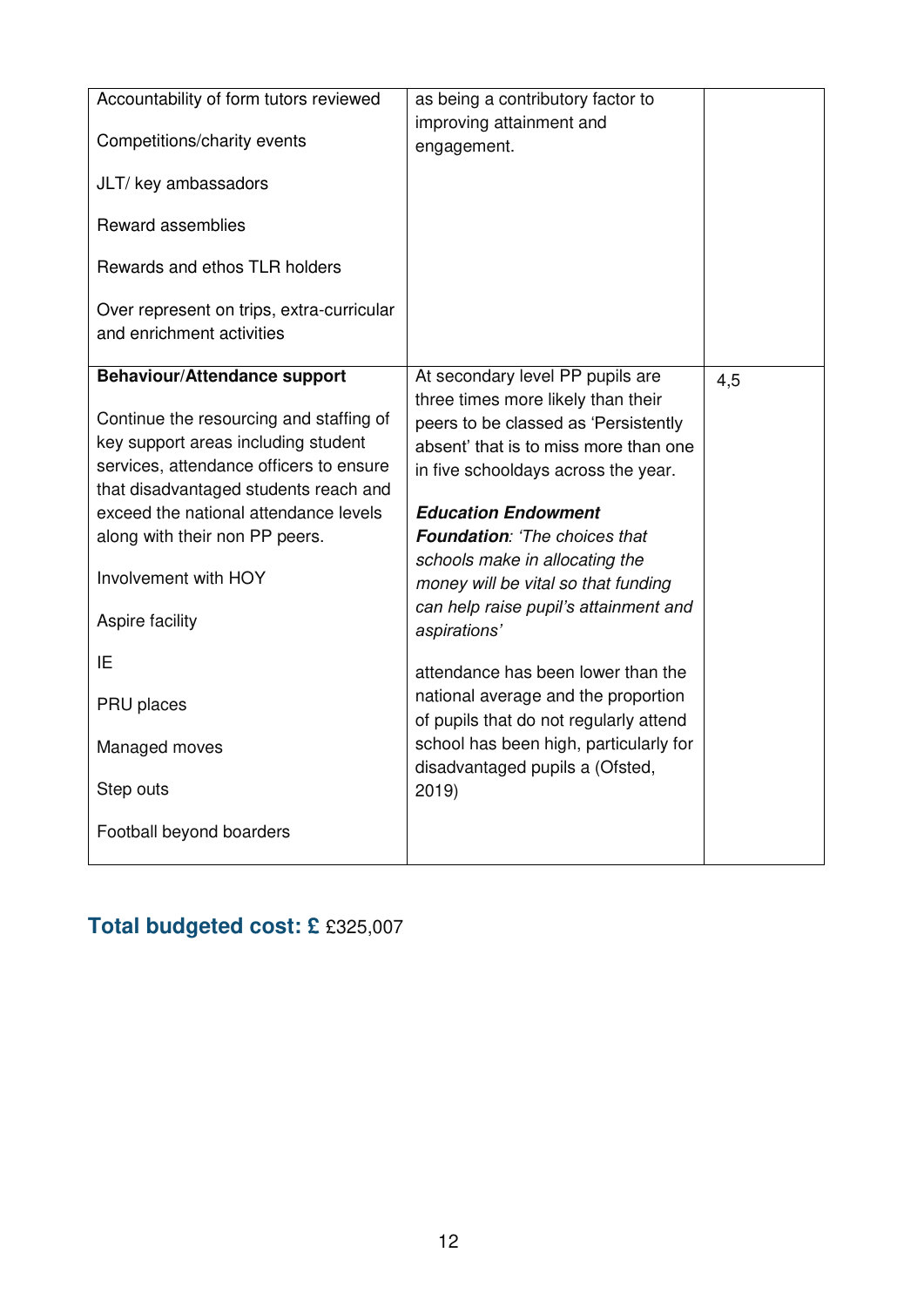# **Part B: Review of outcomes in the previous academic year**

### **Pupil premium strategy outcomes**

This details the impact that our pupil premium activity had on pupils in the 2020 to 2021 academic year.

| aim                                                                                             | target                                               |                                                                                                                                                                                                     | achieved             |                      |                  |  |  |  |  |  |
|-------------------------------------------------------------------------------------------------|------------------------------------------------------|-----------------------------------------------------------------------------------------------------------------------------------------------------------------------------------------------------|----------------------|----------------------|------------------|--|--|--|--|--|
| HLL to                                                                                          | <b>HLL PP make</b>                                   | 2019 are the only official figures.                                                                                                                                                                 |                      |                      |                  |  |  |  |  |  |
| make<br>progre<br>ss in                                                                         | progress in line<br>with non PP<br>peers nationally. | 2020/21 are calculated from the 2019 estimates<br>Progress 8:                                                                                                                                       |                      |                      |                  |  |  |  |  |  |
| line<br>Revision<br>with<br>techniques are<br>non-<br>embedded<br>PP<br>throughout the<br>peers | Year                                                 | <b>PP</b><br>(2019<br>LPNA)                                                                                                                                                                         | Other                | Gap (PP-Other)       |                  |  |  |  |  |  |
| nation<br>ally.                                                                                 | year groups.<br>Learners<br>become more              | 2021                                                                                                                                                                                                | $-0.04$<br>$(-0.45)$ | 0.60                 | $-0.64$          |  |  |  |  |  |
| Increa<br>se the                                                                                | independent, met<br>acognition                       | 2020                                                                                                                                                                                                | $-0.26$              | 0.60                 | $-0.86$          |  |  |  |  |  |
| aspirat<br>ions of                                                                              | Applications to<br>sixth form<br>colleges to study   | 2019                                                                                                                                                                                                | $-0.43$              | 0.17                 | $-0.60$          |  |  |  |  |  |
| PP<br>studen                                                                                    |                                                      | 2018                                                                                                                                                                                                | 0.10                 | 0.44                 | $-0.34$          |  |  |  |  |  |
| ts                                                                                              | A-levels<br>increase                                 |                                                                                                                                                                                                     |                      |                      |                  |  |  |  |  |  |
|                                                                                                 | <b>NEET</b> figures<br>reduced                       | There is further work needed to close the disadvantaged gap as<br>this has continued to widen with non-disadvantaged pupils now<br>out-performing disadvantaged pupils by more than half a grade in |                      |                      |                  |  |  |  |  |  |
|                                                                                                 | PP gaps reduce<br>at departmental<br>level           | terms of progress. However PP always perform above NA and<br>their progress has increase over the last 3 years.                                                                                     |                      |                      |                  |  |  |  |  |  |
|                                                                                                 | Greater % PP<br>gain higher                          | Year                                                                                                                                                                                                | <b>HLL PP</b>        | <b>HLL</b><br>(LPNA) | Gap (HLL PP-HLL) |  |  |  |  |  |
|                                                                                                 | grades                                               | 2021                                                                                                                                                                                                | $-0.21$              | 0.09<br>(0.01)       | $-0.30$          |  |  |  |  |  |
|                                                                                                 |                                                      | 2020                                                                                                                                                                                                | $-0.36$              | 0.08                 | $-0.44$          |  |  |  |  |  |
|                                                                                                 |                                                      | 2019                                                                                                                                                                                                | $-0.87$              | $-0.74$              | $-0.13$          |  |  |  |  |  |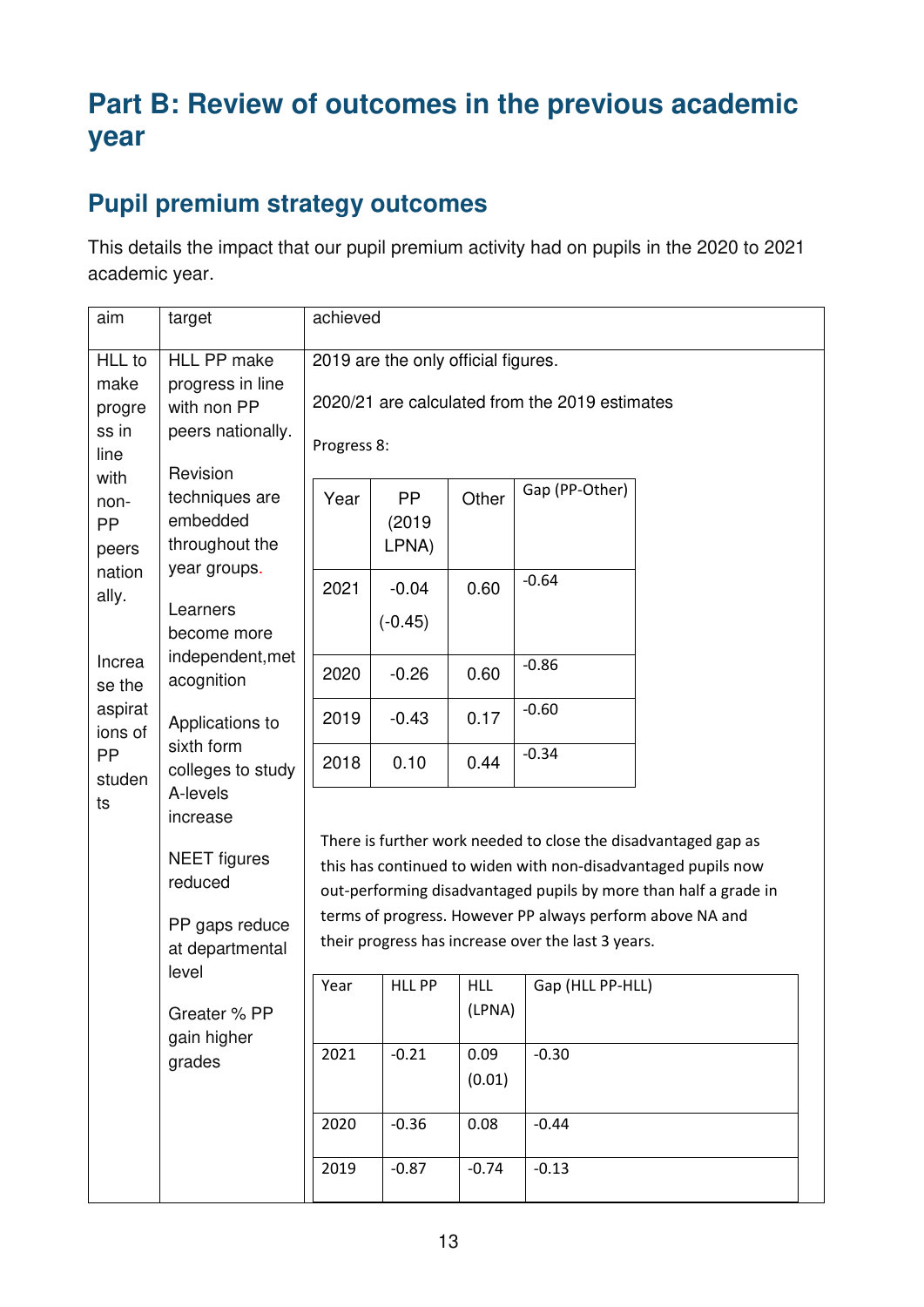|                                                                                                      |                                                                                                                                                                                                                                                                                                                                                                                                                                                                                                                                          | 2018                                                                                                                                            | 0.23           | 0.17                                         | 0.06                                                                |                                                                                                                                              |  |  |  |
|------------------------------------------------------------------------------------------------------|------------------------------------------------------------------------------------------------------------------------------------------------------------------------------------------------------------------------------------------------------------------------------------------------------------------------------------------------------------------------------------------------------------------------------------------------------------------------------------------------------------------------------------------|-------------------------------------------------------------------------------------------------------------------------------------------------|----------------|----------------------------------------------|---------------------------------------------------------------------|----------------------------------------------------------------------------------------------------------------------------------------------|--|--|--|
|                                                                                                      |                                                                                                                                                                                                                                                                                                                                                                                                                                                                                                                                          | HLL have made good progress and above NA for 3 out of the<br>recent 4 years. HLL PP have fluctuated but has increased over the<br>last 2 years. |                |                                              |                                                                     |                                                                                                                                              |  |  |  |
| High<br>levels<br>of<br>progre<br>ss in<br>literacy<br>for PP<br>interve<br>ntion<br>groups<br>Reduc | PP Pupils in<br>Year 7 make<br>more progress<br>by the end of the<br>year than 'other'<br>pupils.<br>Students meet<br>expected targets<br>(this will be<br>evidenced using<br>Accelerated<br>Reader<br>assessments<br>and English<br>assessments<br>data)<br>Quality of<br>tutorials (this will<br>also be a focus<br>in the CUP for<br>other year<br>groups)<br>Whole school T<br>and L strategies<br>embedded<br>including key<br>words, 'say it<br>like a',<br>knowledge<br>organisers and<br>recognition<br>stickers<br>PP Pupils at | Year<br>$\overline{7}$<br>8<br>$\boldsymbol{9}$<br>10<br>$\overline{11}$<br>maths                                                               | $\overline{7}$ | 20 Eng<br>70<br>83.5<br>65.2<br>75.8<br>69.8 | % meeting FFT<br>above/around the agreed school target of 65%.<br>8 | % meeting FFT<br>20 maths<br>67.5<br>63.4<br>47.2<br>48.2<br>56.4<br>Year 7 and 8 targeted tutorials have allowed % on target to remain<br>9 |  |  |  |
| e the<br>gap in<br>Maths<br>KS3                                                                      | KS3 make more<br>progress by the<br>end of the year<br>than 'other'                                                                                                                                                                                                                                                                                                                                                                                                                                                                      | Male                                                                                                                                            | 63.4           |                                              | 58.1                                                                | 51.5                                                                                                                                         |  |  |  |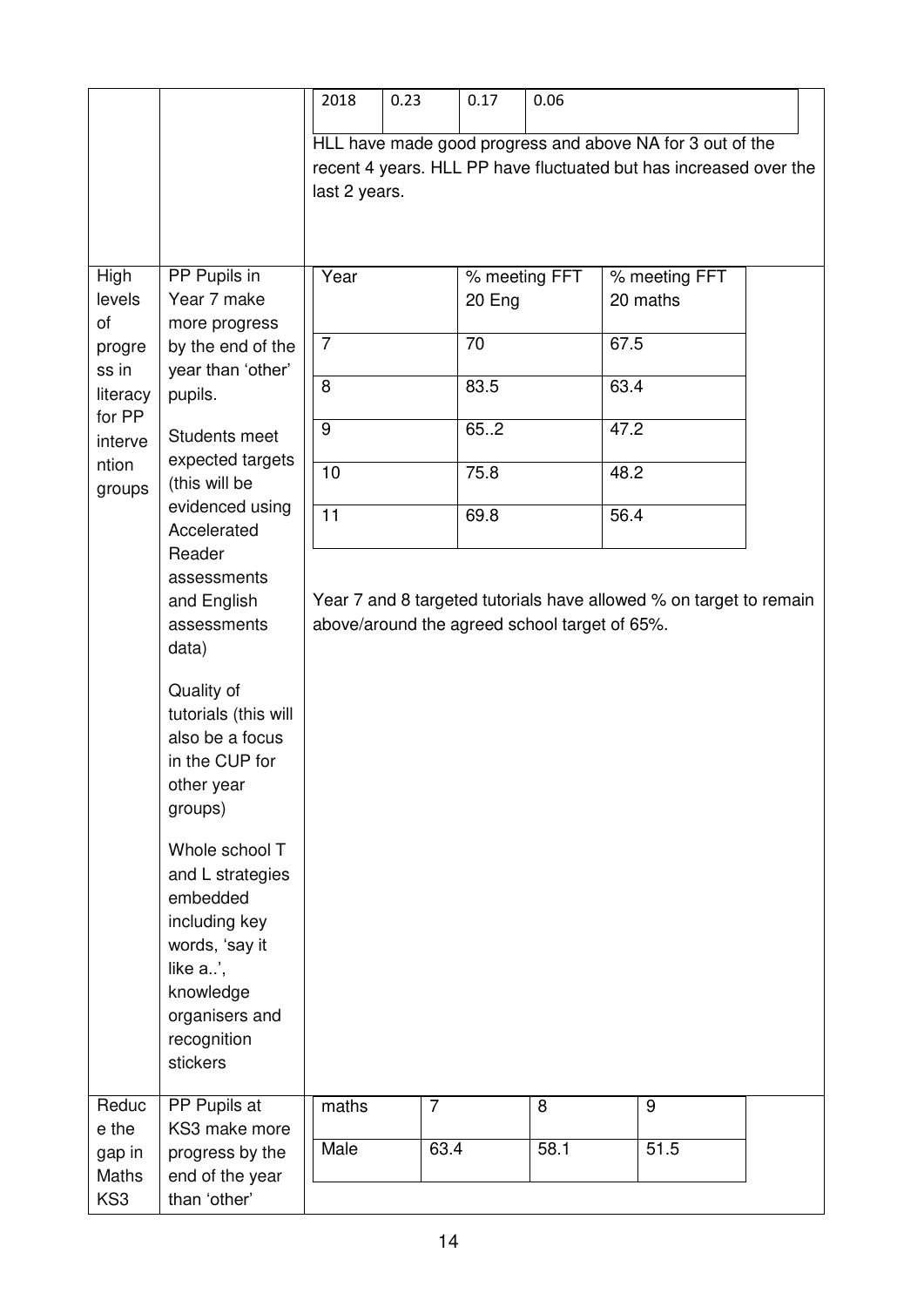| (focus        | pupils not in the<br>intervention                                                                               | Female                                                                                                                             | 72.5                              |                     | 70.4                           | 42.9                        |                     |                                |
|---------------|-----------------------------------------------------------------------------------------------------------------|------------------------------------------------------------------------------------------------------------------------------------|-----------------------------------|---------------------|--------------------------------|-----------------------------|---------------------|--------------------------------|
| on<br>KS3     | groups.                                                                                                         | Dis                                                                                                                                | 65.7                              |                     | 51.2                           | 36.9                        |                     |                                |
| girls)        | PP gap reduces<br>in Year 9                                                                                     | all                                                                                                                                | 67.5                              |                     | 63.4                           | 47.2                        |                     |                                |
|               | Quality of<br>tutorials and<br>specialist ILs for<br>key students<br>Girls show a<br>faster rate of<br>progress | Girls out-perform boys in year 7 and 8 and the gap widens at year<br>9<br>The gap widens between disadvantaged throughout the year |                                   |                     |                                |                             |                     |                                |
| Behavi        | Fewer behaviour                                                                                                 |                                                                                                                                    |                                   |                     |                                |                             |                     |                                |
| our<br>issues | incidents<br>(behaviour                                                                                         | Numbers for fixed and permanent exclusions declined                                                                                |                                   |                     |                                |                             |                     |                                |
| addres        | points, C3, IE,                                                                                                 |                                                                                                                                    |                                   |                     | <b>Fixed period exclusions</b> |                             |                     | <b>Permanent exclusion</b>     |
| sed at        | and FTE)                                                                                                        | 8/2019                                                                                                                             | <b>Cohort (Jan Census)</b><br>777 | <b>Number</b><br>64 | School %<br>8.24%              | <b>National %</b><br>10.13% | <b>Number</b><br>6  | School %<br><b>Na</b><br>0.77% |
| KS3           | recorded for                                                                                                    | 9/2020                                                                                                                             | 842                               | 51                  | 6.06%                          | 10.13%                      | 11                  | 1.31%                          |
|               | these pupils on                                                                                                 | 0/2021                                                                                                                             | 927                               | 41                  | 4.42%                          | 10.13%                      |                     | 0.229                          |
|               | the school<br>system.                                                                                           | This included a similar pattern for FSM (see table below)                                                                          |                                   |                     |                                |                             |                     |                                |
|               |                                                                                                                 |                                                                                                                                    |                                   |                     |                                |                             |                     |                                |
|               | FTE in line with                                                                                                |                                                                                                                                    |                                   |                     | <b>Fixed period exclusions</b> |                             |                     | <b>Permanent exclusi</b>       |
|               | national data                                                                                                   |                                                                                                                                    | <b>Cohort (Jan Census)</b>        | <b>Number</b>       | School %                       | <b>National %</b>           | <b>Number</b>       | School %                       |
|               | (2018/19)                                                                                                       | 2019                                                                                                                               | 285                               | 44                  | 15.44%                         | 24.93%                      | 5                   | 1.759                          |
|               | figures)                                                                                                        | 2020<br>2021                                                                                                                       | 317<br>337                        | 35<br>28            | 11.04%<br>8.31%                | 24.93%<br>24.93%            | 7<br>$\overline{2}$ | 2.21%<br>0.59%                 |
|               | House points PP<br>are in-line with<br>non PP                                                                   |                                                                                                                                    |                                   |                     |                                |                             |                     |                                |
| Increa        | Reduce the                                                                                                      |                                                                                                                                    | Whole School                      |                     |                                |                             |                     |                                |
| sed           | number of                                                                                                       |                                                                                                                                    | Att.%                             | Att Nat             |                                |                             |                     |                                |
| attend        | persistent                                                                                                      | Male                                                                                                                               | 91.1                              | 94.5                |                                |                             |                     |                                |
| ance          | absentees (PA)                                                                                                  | Female                                                                                                                             | 89.9                              | 94.5                |                                |                             |                     |                                |
| rates         | among pupils                                                                                                    | PP<br>Non PP                                                                                                                       | 86.6<br>92.9                      | 91.1<br>95          |                                |                             |                     |                                |
| for           | eligible for PP to                                                                                              | White                                                                                                                              | 92.0                              | 94.2                |                                |                             |                     |                                |
| pupils        | 10% or below.                                                                                                   | Pakistani                                                                                                                          | 93.0                              | 94.7                |                                |                             |                     |                                |
| eligible      | Overall                                                                                                         | Other Eth.                                                                                                                         | 88.3                              | N/A                 |                                |                             |                     |                                |
| for PP.       | attendance                                                                                                      | <b>SEN</b>                                                                                                                         | 85.1                              | N/A                 |                                |                             |                     |                                |
|               |                                                                                                                 | $SEN - E$                                                                                                                          | 82.8                              | 91.8                |                                |                             |                     |                                |
|               | among pupils<br>eligible for PP                                                                                 | SEN - K<br><b>Non SEN</b>                                                                                                          | 85.8<br>91.7                      | 92<br>94.9          |                                |                             |                     |                                |